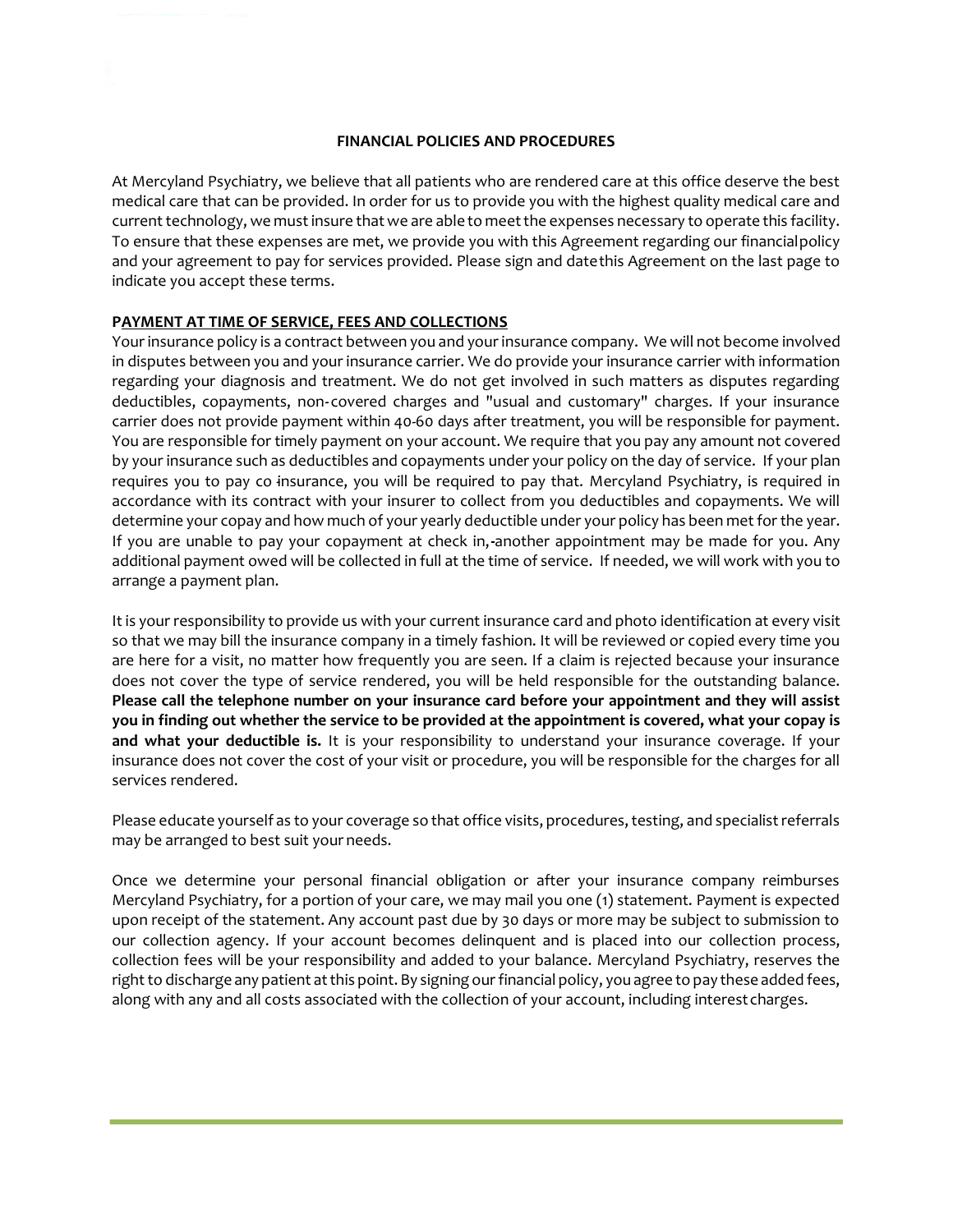If you are seen in our office by a nurse or a medical assistant for minor medical services you may be charged a limited office visit, and applicable co pays will be collected.

If you carry a balance on your account during the time you present at our office, a payment on your account will be required at the time unless a Credit Card is kept on file or a payment plan is in place. Mercyland Psychiatry, reserves the right to terminate any patient who misses a payment. Under unusual circumstances, we are willing to work out personalized payment schedules if you so require and can demonstrate need. We accept cash, check or credit card.

### **C REDIT CARD ON FILE**

You may no longer receive bills from our office in the mail. We may require a credit or debit card on file with our office. Statements are wasteful of paper, stamps, and envelopes and are not efficient. We need to ensure that we have a guarantee of payment on file in our office. Times are changing in healthcare, and we need to be sure that patient responsible balances are paid in a timely manner. We have to be fair and apply the policy to all patients. We have wonderful patients and we know that most of you pay your balances. Unfortunately, this is not the case every time.

You will receive a letter in the mail from your Insurance carrier that explains how much of your office visit they pay and how much you pay. This is called an Explanation of Benefits, or EOB. This letter tells you exactly, according to your health insurance coverage, how much of your health care bill is your responsibility and how much is the responsibility of your insurance to pay. We receive the same letter that you do. It arrives about 20 to 30 days after your appointment. We look at each Explanation of Benefits (EOB) carefully, and determine what your insurance has determined as patient responsibility. This is the same way we normally determine how much to send you a bill for in the mail.

We do not store your sensitive credit card information in our office. We store it in a secure fashion with a reputable financial firm called payjunction. We access your information only on this site to process a payment. You will be required to sign a credit card on file authorization statement that will allow us to charge an amount agreeable to each of us until your balance is paid in full.

We will always work with you to understand if there has been a mistake, and we will refund you if we have made a billing error. We will only charge the amount that we are instructed to by your insurance carrier, in the letter they send to us and the amount that you have agreed to, in the same way that we normally determine how much to send you a bill for in the mail.

# **E LECTIVE PROCEDURES/NON COVERED PROCEDURES**

Patients are required to pay the estimated self pay portion of elective/non covered procedures prior to services being rendered base on insurance verification and eligibility of benefits.

#### **S UBMISSION OF CLAIMS**

We will submit your insurance claims. However, it is important to remember that your insurance is a contract between you and your insurer. Although we file insurance claims as a courtesy to you, you are still responsible for payment of services regardless of the amount your insurance pays.

#### **PAYMENT OPTIONS**

Our office accepts most credit and debit cards. Our office also accepts valid check or cash. There will be a \$50 fee for all returned checks. Once we have a returned check for you, we may require that all future payments be with cash, money order, cashier's check or credit card. Anytime a co pay, deductible or balance is due, we will charge the fee to your credit card which will help to keep you at a zero balance and paid up in full with your credit card on file.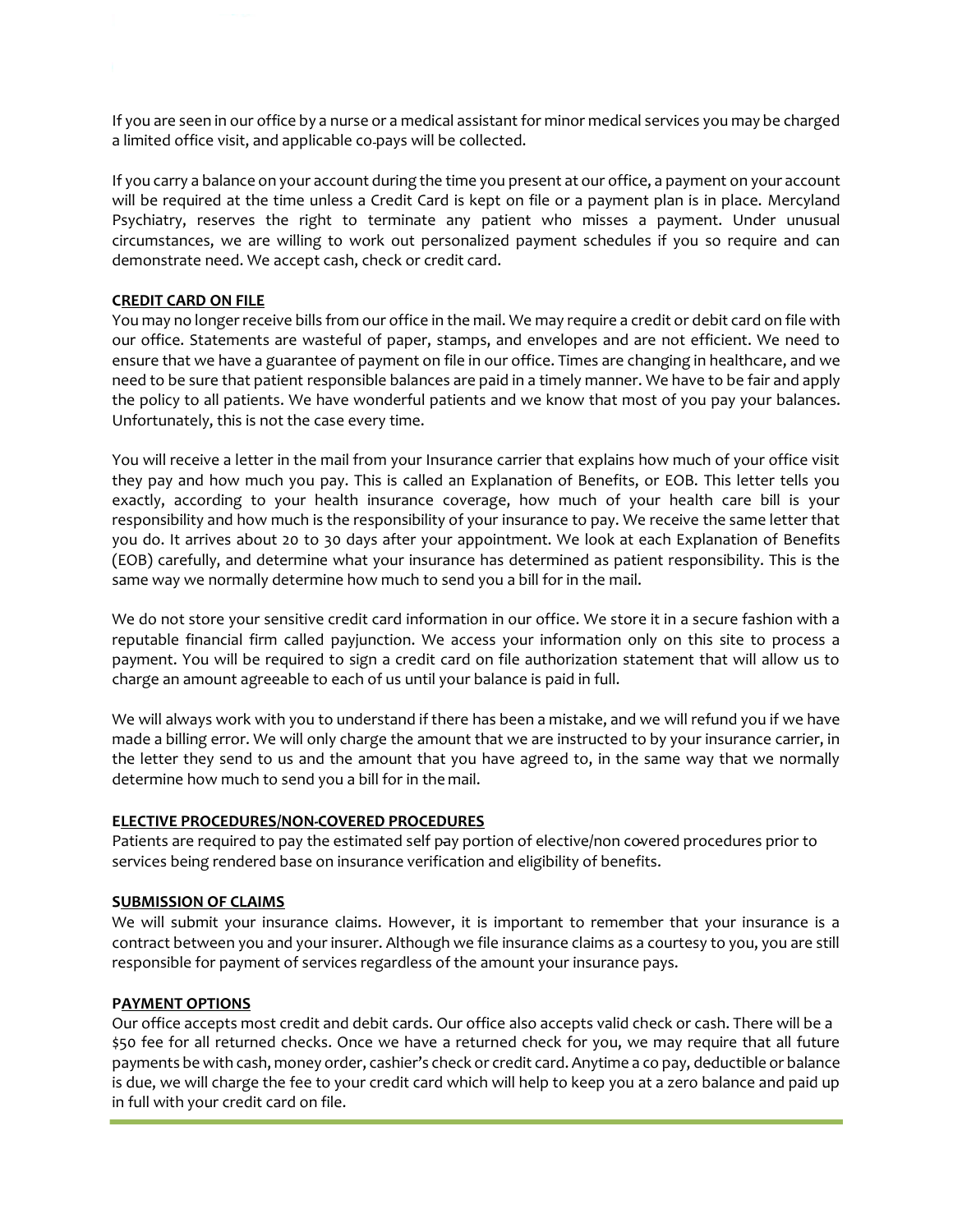# **CASH PAYMENT**

If you wish to pay cash, you will always be provided with a receipt so that you will have a record of your payment. Please make us aware if you are not provided a receipt.

#### **MEDICARE PATIENTS**

If you have Medicare as your primary insurance carrier, but you do not have a secondary insurance, you are responsible for the deductible, copay and co insurance at the time of service. You are also responsible to pay for services not covered by your Medicare insurance unless you have a secondary insurance. You will be required to sign an Advanced Beneficiary Notice for non covered services.

#### **NON CONTRACTED INSURANCE (Out of Network)**

If you have an insurance plan that we do not participate with, you may have out of network benefits. These benefits typically have a higher copay, coinsurance, and/or deductible out of pocket cost. You will be considered a self-pay, uninsured patient if you do NOT have out of network benefits.

#### **UNINSURED/SELF PAY**

We offer a discount to all self-pay patients who pay in full at time of service. Payment is expected at each visit. All other ancillary, treatment and future care will be reviewed with you in order to make arrangements for payment.

### **MISSED APPOINTMENTS/NO SHOWS/LATE FOR APPOINTMENT**

We understand that you may not be able to keep all of your scheduled appointments or might occasionally be late. Please understand that missed appointments have a detrimental impact on our practice and other patients. They also affect our ability to serve other patients in need of medical care. We understand there may be inclement weather or other circumstances that may require you to cancel your appointment. If you must cancel or re schedule your appointment, please do so at least 24 hours in advance. Failure to cancel or reschedule an appointment at least 24 hours in advance will be considered a no show. We reserve the right to charge you \$250.00 for any no show if permitted by law and your insurance contract. Payment of the missed appointment will be required prior to scheduling another appointment. Mercyland Psychiatry, reserves the right to terminate any patient with more than two no show appointments upon 30 days written notice to the patient to seek medical help from another practice.

If you are running late on the day of your appointment due to unforeseen circumstances, please contact our office immediately so that we can determine whether we can see you that day or if we will need to reschedule your appointment. If you are more than 15 minutes late for an appointment, Mercyland Psychiatry, may reschedule your appointment and refuse to see you at the originally scheduledtime.

#### **REFERRALS**

If your insurance carrier requires a referral or authorization for your visit, it is your responsibility to make sure that our office receives current valid authorization. If you do not have a valid referral or authorization at the time of service, we will be unable to treat you until a valid authorization/referral is obtained, and you may be sent back to your primary care physician to obtain authorization prior to being treated or full payment will be expected at the time of service. Please remember that it is your responsibility to make sure we are on your plan's provider listing. We appreciate your understanding of the ever changing requirements of managed care plans and our position to adhere to their policies or requirements.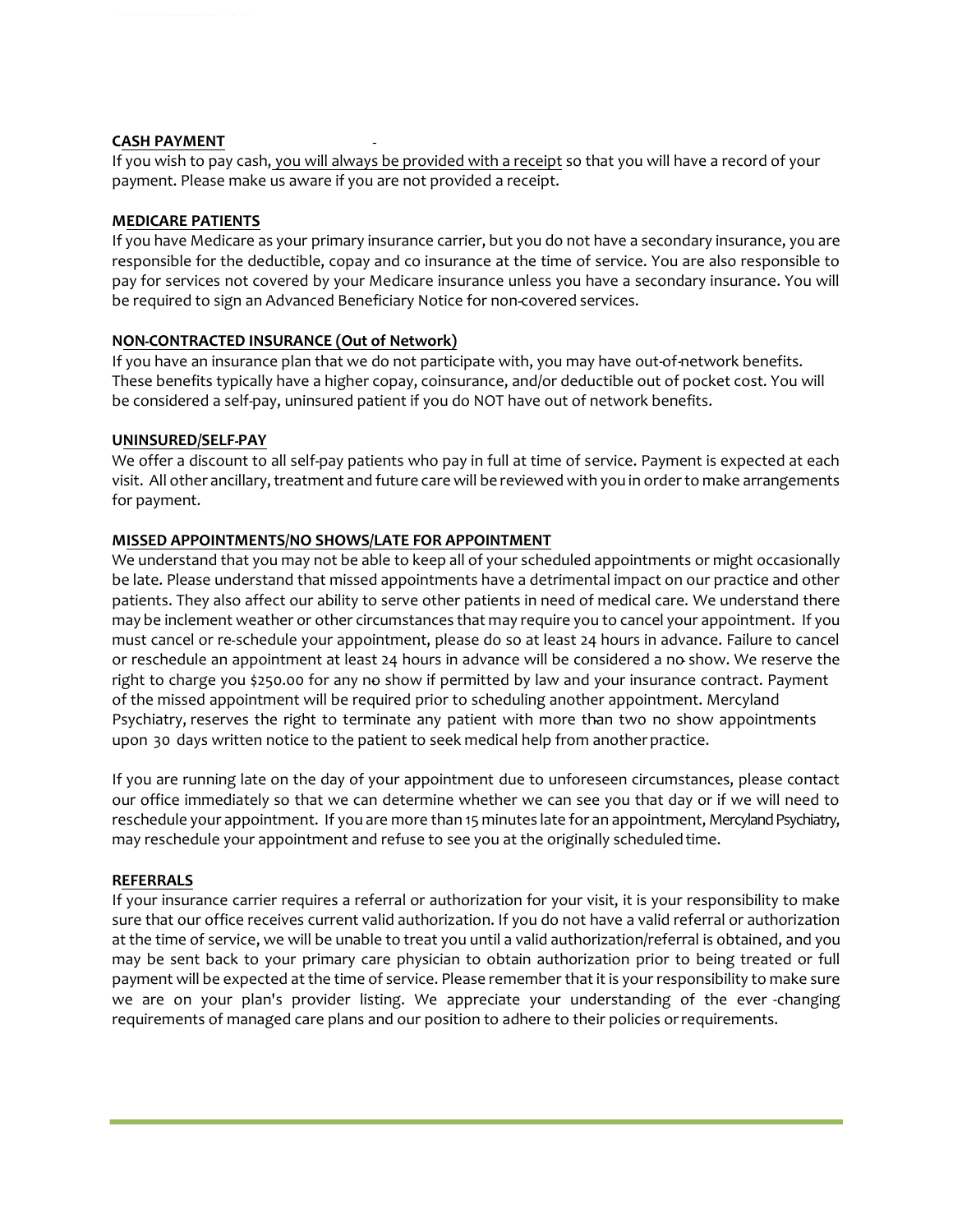# **FORMS AND MEDICAL RECORDS FEES**

Due to the increasing costs of providing our patients with the highest standards of care, we must impose a charge for certain records and forms. It takes time for our providers and staff to retrieve and copy files, complete forms and write letters. The following charges apply:

FMLA, Disability, Corps, School forms not completed during an appointment, and Supplemental insurance forms \$150.00

Dictated letters, extensive forms with review of medical records \$50.00 per page

Copies of records for personal use will be charged the allowed fee by the State of Wisconsin.

### **AUTHORIZATION TO RELEASE INFORMATION**

I hereby authorize Mercyland Psychiatry: (1) release any information necessary to insurance carriers regarding my illness and treatments; (2) process insurance claims generated in the course of examination or treatment; and (3) allow a photocopy of my signature to be used to process insurance claims for all services provided to me by Mercyland Psychiatry. This order will remain in effect until revoked by me in writing.

I have received the practice's Medical Authorization for Release / Disclosure of Protected Health Information / HIPAA Privacy Notice.

# **ASSIGNMENT OF BENEFITS, ASSIGNMENT OF RIGHTS TO PURSUE ERISA AND OTHER LEGAL AND A DMINISTRATIVE CLAIMS ASSOCIATED WITH MY HEALTH INSURANCE AND /OR HEALTH BENEFIT PLAN ( INCLUDING BREACH OF FIDUCIARY DUTY) AND DESIGNATION OF AUTHORIZED REPRESENTATIVE**

I hereby assign and convey directly to the above named health care provider, as my designated authorized representative, all medical benefits and/or insurance reimbursement, if any, otherwise payable to me for services, treatments, therapies, and/or medications rendered or provided by the above-named health care provider, regardless of its managed care network participation status. I understand that I am financially responsible for all charges regardless of any applicable insurance or benefit payments. I hereby authorize the above named health care provider to release all medical information necessary to process my claims. Further, I hereby authorize my plan administrator fiduciary, insurer, and/or attorney to release to the above named health care provider any and all Plan documents, summary benefit description, insurance policy, and/or settlement information upon written request from the above named health care provider or its attorneys in order to claim such medical benefits.

In addition to the assignment of the medical benefits and/or insurance reimbursement above, I also assign and/or convey to the above named health care provider any legal or administrative claim or chose an action arising under any group health plan, employee benefits plan, health insurance or tort feasor insurance concerning medical expenses incurred as a result of the medical services, treatments, therapies, and/or medications I receive from the above named health care provider (including any right to pursue those legal or administrative claims or chose an action). This constitutes an express and knowing assignment of ERISA breach or fiduciary duty claims and other legal and/or administrative claims.

I intend by this assignment and designation of authorized representative to convey to the above named provider all of my rights to claim (or place a lien on) the medical benefits related to the services, treatments, therapies, and/or mediations provided by the above named health care provider, including rights to any settlement, insurance or applicable legal or administrative remedies (including damages arising from ERISA breach of fiduciary duty claims). The assignee and/or designated representative (above named provider) is given the right by me to (1) obtain information regarding the claim to the same extent as me; (2) submit